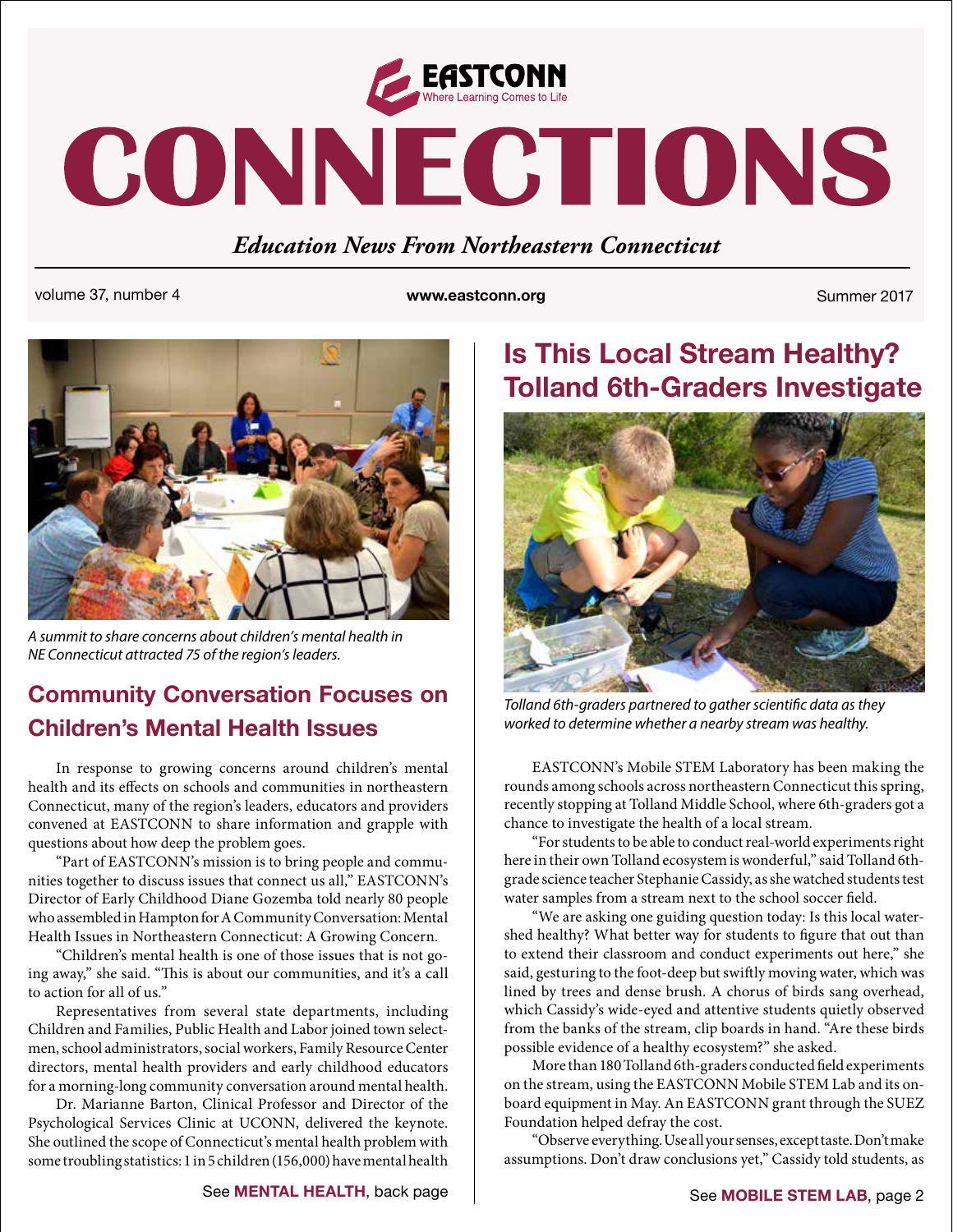#### **MOBILE STEM LAB**, from page 1

they carefully dipped water from the stream into clear beakers.

 "Our students are exploring their environment and connecting NGSS principles to their lives and to their own learning. That's what NGSS is really all about," Cassidy said. NGSS is an acronym for Next Generation Science Standards.

"I think this is really fun," said Sydney, a 6th-grader, as she made her way down a roughly cleared path to the stream. "We get to test things on our own, and find out our own information. I like that."

When asked what she'd discovered, Jada, another 6th-grader, rattled off the data that she'd collected from her water samples, including its turbidity, PH and temperature. She theorized that the hot sun had probably affected the accuracy of her temperature readings. She also reported enthusiastically that one of her fellow students had actually found a damsel fly larva swimming in his water sample. "Yeah," she said, nodding her head. "This is fun!"

After collecting and testing their water, students headed up a long hill to the school, where the Lab was parked. They sat at workstations and continued their investigations, using probes and other on-board scientific instruments. The sounds of enthusiastic young voices filled the Lab, as they discussed and recorded their findings with lab partners. Each student also got to observe samples through the Lab's electron microscope.

"The great thing about the Lab is that kids are using the technology — not just hearing about it or reading about it in a book," said Cassidy. "To be able to incorporate all their learning from the last three months into a hands-on experience just goes above and beyond."

So, what were their conclusions? Was the watershed healthy?

EASTCONN Science Specialist and Mobile STEM Laboratory Coordinator Dr. Stacey Williams-Watson joined Tolland teachers to challenge students' assumptions. Watson asked, "What is your definition of healthy? Is this watershed healthy for animals? What about human consumption?"

After considering all the evidence, most students concluded that the watershed was healthy, based on their observations of the stream's circulation, the abundance of nearby plant and animal life, and the stream's physical and chemical properties.

"These terrific Tolland students engaged in real scientific study, and they did an excellent job," said Williams-Watson. "Their teachers did a great job of preparing them. It was a very good week."

To learn more, contact EASTCONN's Williams-Watson at [swat](mailto:swatson@eastconn.org)[son@eastconn.org,](mailto:swatson@eastconn.org) or EASTCONN Director of Curriculum, Instruction and Assessment Dr. Toni Ryan at [tryan@eastconn.org](mailto:tryan@eastconn.org).

 $\langle \hat{\bullet} \rangle$   $\langle \hat{\bullet} \rangle$   $\langle \hat{\bullet} \rangle$ 



**Professional Learning at EASTCONN**<br>Early Childhood Initiatives **Teaching & Learning Services Technology Solutions** 

#### **Professional Learning Opportunities for 2017-2018**

EASTCONN's new catalog of workshops and instructional opportunities is now available. Go to www.eastconn.org and click on the Media link in the top menu bar. Click on Publications and look for the catalog. Or, call 860-455-1569 and we'll mail you a copy.

### **New Observation Tool Simplifes Teacher & Student Assessments**

EASTCONN has designed a new online tool that promises to simplify the process of collecting, storing and reporting observationbased data associated with student and teacher assessments.

Called eObserve, EASTCONN's new framework-independent tool supports the use of tablets and other devices, and allows supervisors and educators to directly input teacher observations, as well as child-centric and/or task-centric scoring data, eliminating the need for intermediate scoring sheets and transcriptions.

"eObserve simplifies the process of collecting and comparing developmental and scoring data, with tools that can track evidence of progress, retain specific observational artifacts like photos, video and documents, and quickly generate both longitudinal and latitudinal reports," said Andy DePalma, EASTCONN's Director of Technology Solutions.

Designed by EASTCONN staff, the new platform also provides a foundation for planning additional supports and communication around common goals. eObserve is backed by a powerful, independent, online platform that doesn't require users either to invest in or install new infrastructure, DePalma said.

"It also perfectly complements EASTCONN's Measure Success tool," DePalma said. "Measure Success allows for consensus-building on rubric-based assessments, increasing reliability and validity prior to the execution of any assessments using the eObserve tool." Measure Success is an online professional forum for developing and sharing standards-based learning tasks with embedded performance assessments. Contact Andy DePalma at [adepalma@eastconn.org](mailto:adepalma@eastconn.org).

b b b

#### **Playing with Jump Ropes in Class?**



*A recent joint meeting of EASTCONN's Regional Sta*" *Development and Technology councils focused on computer science and classroom integration. Volunteers demonstrated that technology concepts can be translated into creative classroom activities. Above, the group used jump ropes to simulate electronic components in a live digital circuit.* 

EASTCONN *Connections*  Writer/Editor: Teddie Sleight ~ tsleigh[t@eastconn.org](mailto:tsleight@eastconn.org) Assistant: Cindy Laurendeau  $\sim$  [claurendeau@eastconn.org](mailto:claurendeau@eastconn.org)

EASTCONN Administration Paula M. Colen, Executive Director

EASTCONN, 376 Hartford Turnpike, Hampton, CT 06247 860-455-0707 Fax: 860-455-0691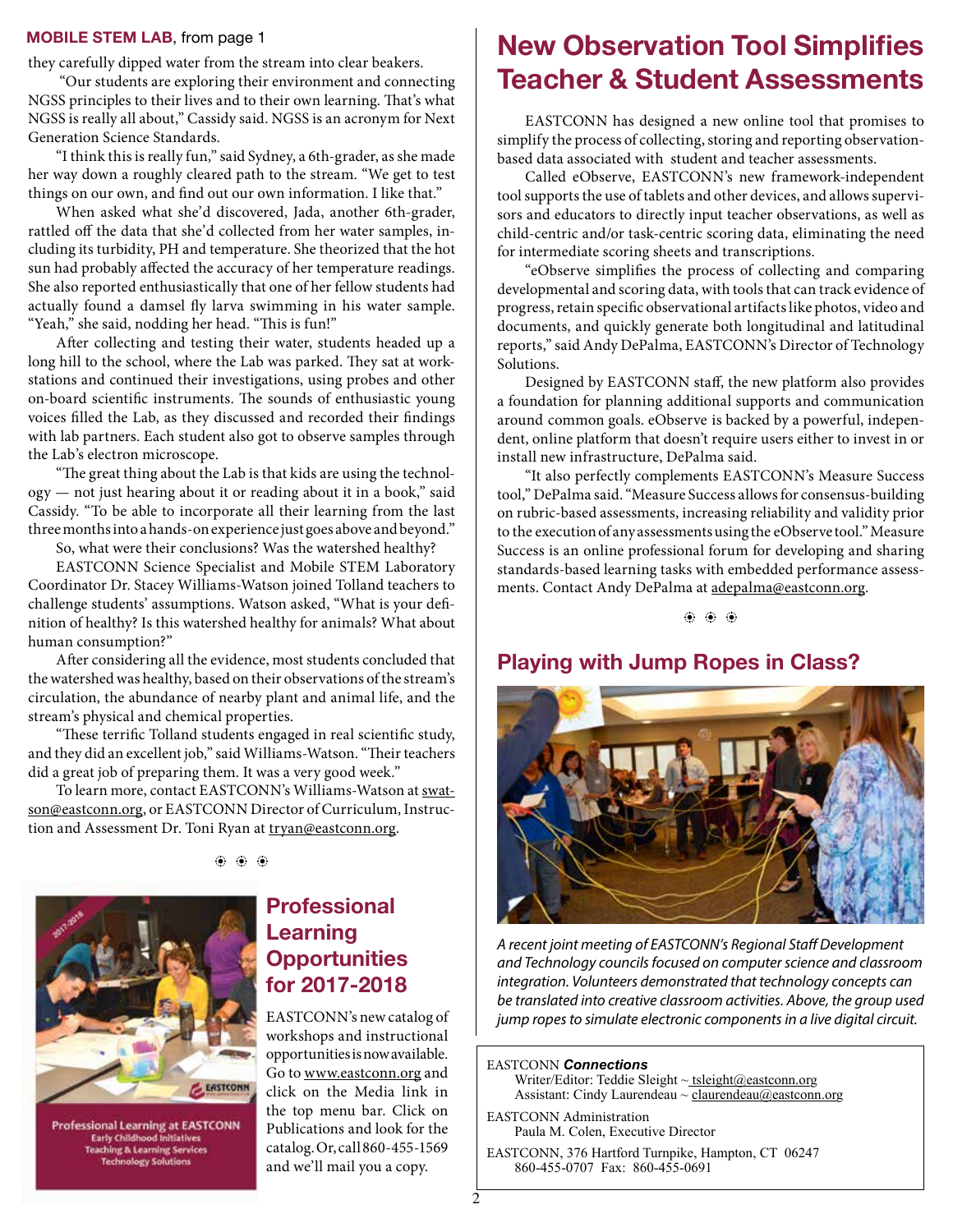## **QMC Students Win Regional Video Contest**

EASTCONN's Quinebaug Middle College (QMC) students took 1st place for Outstanding Videography and 3rd place in the Viewer's Choice category at the Third Annual Eastern Advanced Manufacturing Alliance (EAMA) Video Challenge and Film Festival.

"Our students worked long and hard producing this video," said QMC Principal Gino LoRicco. "I couldn't be prouder of their accomplishment and the quality of the work that they collectively produced."

Annually, high schools across eastern Connecticut partner with local manufacturers to produce a video that will educate students and communities about how manufacturing companies are changing through the use of technology, new skills and systems. Nearly 100 students across 14 high school teams participated in the 2017 challenge.



*QMC students took 1st place in the Third Annual Eastern Advanced Manufacturing Alliance Video Challenge and Film Festival.* 

"The entire opportunity was invaluable," said QMC math teacher Robyn Incera. "For some students, it validated their interest in a manufacturing career."

Ten QMC students collaborated with local manufacturer Unicorr, located in Putnam, to produce the winning films. Students toured Unicorr and learned about their manufacturing process. In addition, students were able to connect with key personnel, including the company president.

QMC offers different academic pathways to the manufacturing field. Academically qualified QMC seniors can enroll in Quinebaug Valley Community College (QVCC) Advanced Manufacturing classes.

Visit [www.eamainc.com/results.html](http://www.eamainc.com/results.html) to see the 2017 EAMA Video Challenge films.

QMC is currently enrolling academically motivated students who will enter grades 9-12 in 2017-2018.

Visit [www.eastconn.org/qmc](http://www.eastconn.org/qmc) to download an application or call QMC Principal Gino LoRicco at 860-932-4040 for more information.



*13 ACT students were recognized by UCONN's prestigious Connecticut Writing Project for the quality and creativity of their written works.* 

# **ACT Student Work is Honored by Connecticut Writing Project**

UCONN's Connecticut Writing Project (CWP) contest has again honored Creative Writing students at EASTCONN's Arts at the Capitol Theater (ACT) magnet high school for their original works of writing and poetry. Of the 13 students recognized, 5 have been selected for publication in the CWP-sponsored 2017 Connecticut Student Writers magazine.

"The support we receive for our art at all levels at ACT is key to the success of the writers," said ACT Creative Writing teacher John Wetmore.

Wetmore was one of three teachers statewide who received a Gold Award in the Secondary category from CWP for having multiple students published.

Students whose work will appear in the magazine include sophomore Jordan Pelletier, poetry; junior Alex Castro, poetry; junior DJ Hettinger, fiction; junior Mae Santillo, poetry; and senior Juliet Duchesne, poetry.

Annually, more than 1,000 Connecticut students submit their works of fiction, non-fiction, poetry, two-dimensional art or photography to the CWP. Just 81 students statewide, from kindergarten through grade 12, will be published in the 2017 Connecticut Student Writers edition.

"This is the first time my work has been published and I feel very accomplished," said ACT Creative Writing student DJ Hettinger.

The mission of UCONN's CWP is to improve student achievement by improving the teaching of writing and improving learning in the nation's schools.

ACT is currently accepting new enrollments, grades 9-12, for 2017-2018. To learn more about ACT or its Creative Writing program, contact ACT Principal Sarah Mallory at 860-465-5636 or visit [www.](http://www.eastconn.org/act) [eastconn.org/act.](http://www.eastconn.org/act)

b b b

#### **Eastern Connecticut Youth, 14-21, Can Sign Up for Summer Job & Training Program**

The 2017 Summer Youth Employment and Training Program for eligible eastern Connecticut youth, ages 14 to 21, is accepting applications. Administered by EASTCONN in partnership with the Eastern Connecticut Workforce Investment Board (EWIB), Norwich Youth and Family Services, and New London's Office of Youth Affairs, the program runs from July 3-Aug. 11, 2017, based on funding projections. About 400 youth will work a total of 75 hours in July and August for minimum wage. The program is designed to train participants in the skills that employers seek. Supports like transportation, required clothing, tools and case management will be provided. More than 120 public and private employers will participate. Funded by EWIB, DCF and the state Department of Labor. Contact Cyndi Wells at [cwells@eastconn.org](mailto:cwells@eastconn.org) or 860-455-1572. EASTCONN is an equal opportunity employer. For applications and eligibility info, [http://www.eastconn.org/index.php/youth-employment.](http://www.eastconn.org/index.php/youth-employment)